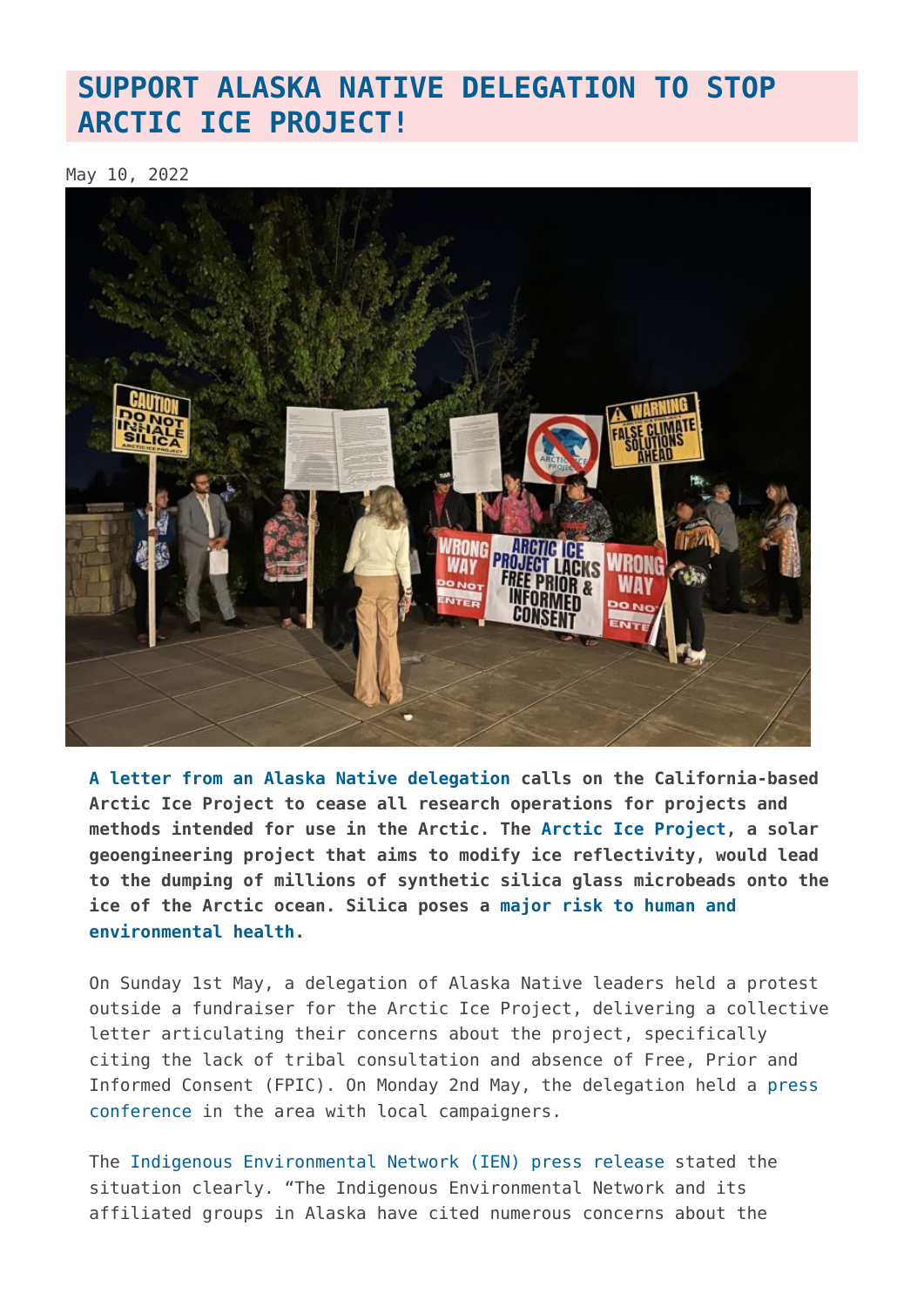project, including the fact that there has been no tribal government consultation, no consent obtained by local communities, and not enough assessment on the environmental impacts of these synthetic beads upon regional ecosystems. Furthermore, while these impacts are concern enough, there is also concern about how the cumulative and future impacts of a scaled-up version could impact the ocean and oceandependent communities."

You can sign in support of the letter **[HERE](https://docs.google.com/forms/d/e/1FAIpQLScOPRxJJzqW7tklIuZ0sUSOObLwMXBOIdh9V0LDfuWZc_V2fQ/viewform)**

The Arctic Ice Project funders ball '[Ice To See You](https://happeningnext.com/event/ice-to-meet-you-eid4snuo21u7i1)' was disrespectfully framed as a special event to save the Arctic, with an evening of dinner and dancing in cocktail attire, colours of 'cool and reflective white'. Individual tickets cost \$300 and a VIP table of 10 cost \$5,000. Weeks prior to the event the Alaska Native delegation purchased tickets for the fundraiser but were soon given refunds by the organizers, citing that no more seats were available. However, non-Native supporters of the delegation were later able to purchase tickets for the event with no issue.

In 2020, the Arctic Ice Project rebranded themselves from Ice911 (See Geoengineering Monitor's [Ice911 Technology Brieifing, 2018](https://www.geoengineeringmonitor.org/2018/04/ice-911-geoengineering-experiment-briefing/) – \*update coming soon!\*). Protesters at the door of the funders ball were told that they were mistaken, and that the Arctic Ice Project had not conducted any field testing in Alaska – despite the Arctic Ice Project 2020-21 annual report celebrating their testing in Alaska as "the most successful season of testing to date".

Two representatives tried to dismiss the concerns of the Alaska Native Delegation claiming that the issues of field testing on Indigenous Lands without proper consent were issues associated with Ice911 and Leslie Field. At the time Leslie Field, a former Chevron executive, was still listed as a staff member on their site. Recently, the website has been reorganized, with updates made to their Staff, Board and Volunteer biographies immediately after their annual fundraiser.

*"Failure to develop and test research without true Free Prior and Informed Consent and meaningful consultation is not only unethical, it is dangerous," said Panganga Pungowiyi, Indigenous mother and IEN Climate Geoengineering Organizer.* 

Arctic Ice Project has its *[[[Largest trial site in North Meadow Lake, on* Indigenous Iñupiat territories near Utqiagvik, Alaska. It aims to conduct large-scale testing and deployment of this geoengineering technology on ice, proposing to cover up to a huge area of 100,000 km2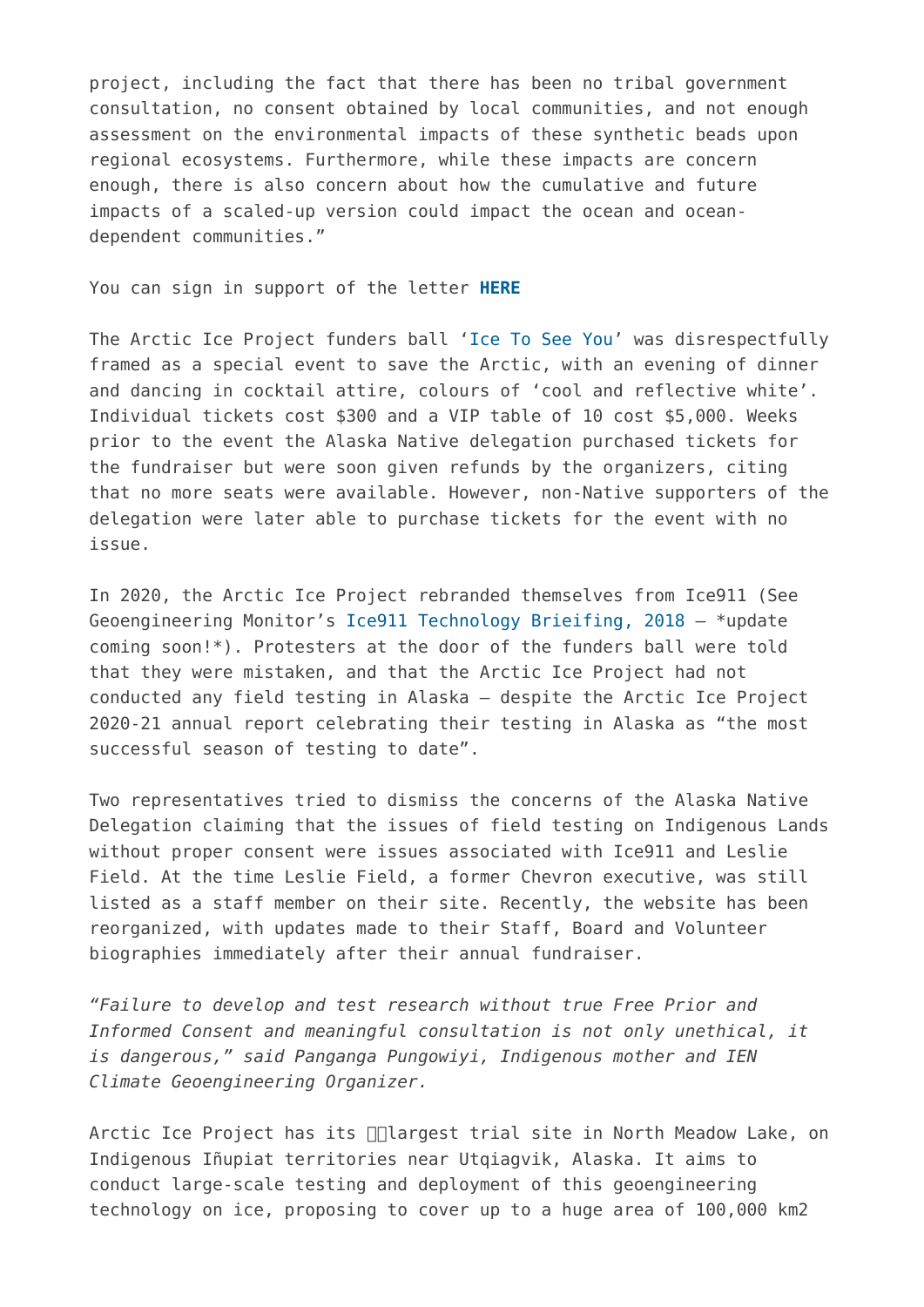with synthetic silica glass in various arctic regions, e.g., in Fram Strait and/or Beaufort Gyre.

Leslie Field, who led most of these experiments with the Arctic Ice Project, has also founded in March 2022 a nearly identical project, called [Bright Ice Initiative](https://www.brighticeinitiative.org/) (See [Geoengineering Monitor's Map for](https://map.geoengineeringmonitor.org/other/bright-ice-initiative) [details\)](https://map.geoengineeringmonitor.org/other/bright-ice-initiative). This was discovered by the campaigners at the funders event. Field has been featured with geoengineering advocates such as Cambridge Centre of Climate Repair in the UK and regional governance bodies such as the Arctic Circle Assembly. Both the Arctic Ice Project and newly established Bright Ice Initiative aspire to test in other glacier regions including the Himalayas, Greenland and Canada.

The United Nations Declaration on the Rights of Indigenous Peoples (UNDRIP) requires States to consult and cooperate in good faith with the Indigenous peoples concerned through their own representative institutions in order to obtain their free, prior and informed consent (FPIC) before adopting and implementing legislative or administrative measures that may affect them (article 19). Under FPIC (article 29), the storage or disposal of hazardous materials on Indigenous peoples' lands or territories is recognized.

*"We have the right to choose what goes in our bodies, on our lands, in our waters and air".* 

Geoengineering Monitor has followed the concerning developments of the Arctic Ice Project for many years. In 2019, [Geoengineering Monitor](https://www.geoengineeringmonitor.org/2019/02/arctic-geoengineering-experiment-is-dangerous-lacks-community-consent-inupiaq-organizer/) [interviewed a](https://www.geoengineeringmonitor.org/2019/02/arctic-geoengineering-experiment-is-dangerous-lacks-community-consent-inupiaq-organizer/)n Iñupiaq community organizer with Native Movement on the dangers and lack of consent with the project.

The Arctic Ice Project and related experiments have been developed without consultation of potentially affected people or respecting their FPIC rights and are ignoring current applicable regulations. No critical assessment of its impacts has been made public by the project. While the existence and immediate social, cultural and environmental impacts of the project are concern enough, the cumulative and future impacts of a scaled-up version should this experiment prove effective, require the immediate attention of national and international regulatory bodies as well as peoples in the targeted territories and civil society organizations.

**FOR MORE INFORMATION ABOUT THE INDIGENOUS PEOPLES DELEGATION'S EXPERIENCE AT THE FUNDERS EVENT WATCH THIS VIDEO: [https://www.facebook.com/watch/live/?ref=watch\\_permalink&v=5531297261806](https://www.facebook.com/watch/live/?ref=watch_permalink&v=553129726180672) [72](https://www.facebook.com/watch/live/?ref=watch_permalink&v=553129726180672)**